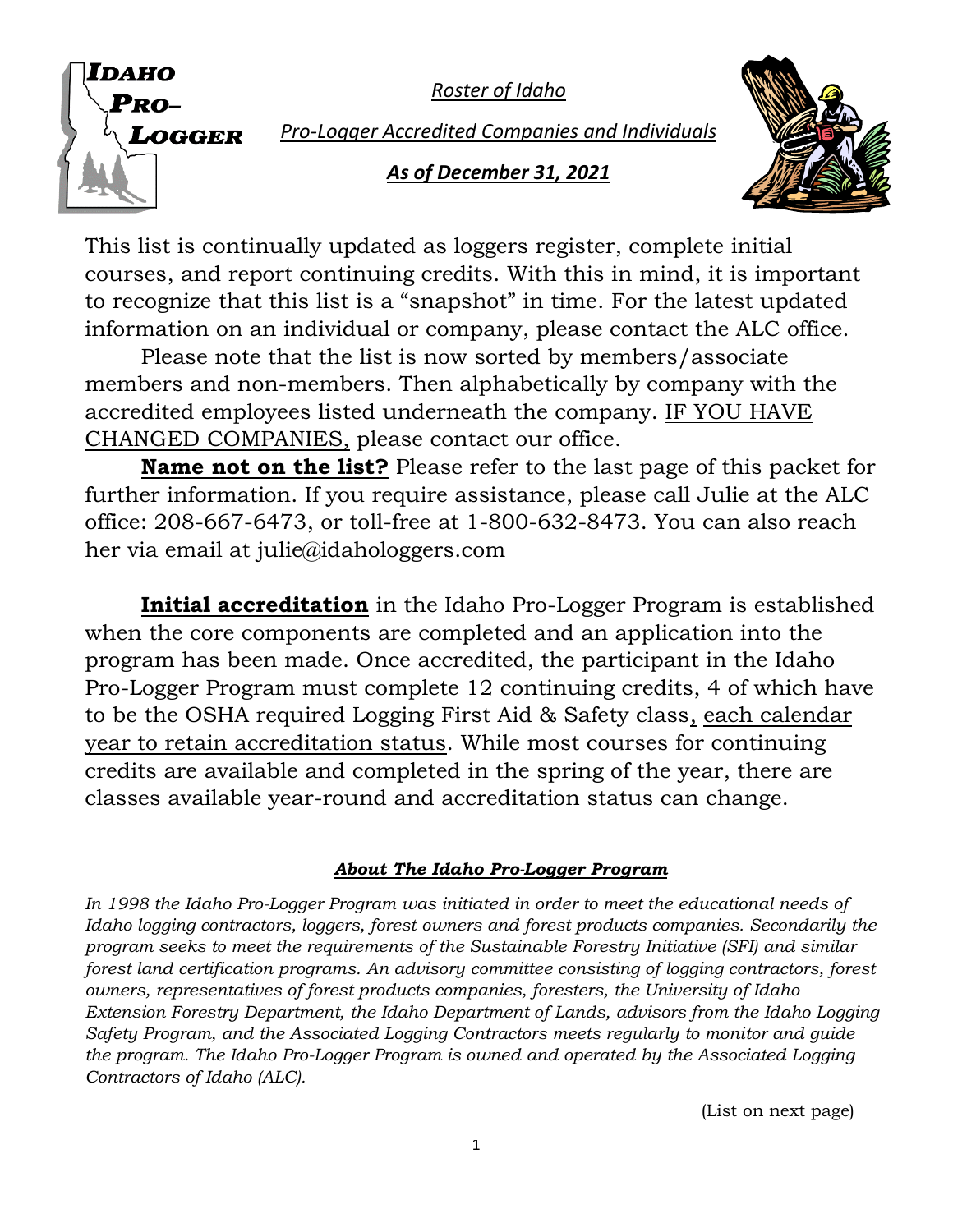## **ALC Members and Associate Members**

**Aaron Walser Logging** Aaron Walser **Abram Logging, Inc.** Matthew Abram **Alpine Timber Harvesting, LLC** Chris F. Owens **Arch Henderson Logging** Arch Henderson **Barton Logging Company** Jamie Barton **Ben Schilling Logging, LLC** Ben Schilling **Bendickson, Tim** Tim Bendickson **Bennett Bros., Inc.** Doug Bennett Ronald Bennett **Bennett Lumber Products, Inc.** Tom Biltonen Scott Bruce Tim Schaffer Heath Severson **Big Creek Forestry** Scott Dittman **Blackburn & Sons Construction, LLC** James Blackburn **Bonner Construction, LLC** Daniel Bonner **Bowles & Sons Logging, Inc.** Anthony Bowles Mathew Mitchell **Brian Wilson Trucking, Inc.** Bruce Heavrin Craig Heavrin Brian Wilson

**Brown Brothers Const. Co., Inc.** Jake Brown Luke Brown **Brown's Logging, Inc.** Corey Brown Duane Brown **Bryan Smith Logging, Inc.** Bryan Smith Kimberly Smith **C & B Log Loading** Cory Machado **C & M Logging, Inc.** Mike Osborne Stuart Osborne **Carlson & Son, LLC** Atle Carlson Bob Hansen Jack Nelson Lloyd Sanderson **CASEKO** Casey Paul **Casey Cochran Trucking** Casey Cochran **Cedar Ridge Forest Products** James Holt **Charley Lock, LLC** Charley T. Lock **Corey Burnette Logging** Corey Burnette **Cory Pearson Logging, LLC** Cory Pearson **Craig Mountain, LLC** Jeremy Pauley Scott C. Kennedy **CRC Logging, LLC** Corey Cochran **Cress Timber Management** Keith Cress **DABCO, Inc.** Rick Christopherson Tim E. Christopherson **Dale Barger Comoany** Dale Barger

**Dale Phillips Logging, Inc.** Dale Phillips **DANEKO** Dana Paul **Danielson Logging, Inc.** Robert Danielson Kenneth Doupe` Eric Femreite Colton Herzog Todd N. Martin Kenny Nelson Tyrel M. Osburn Michael D. Sullivan **DARBCO, Inc.** Mark Darby **Darold Stanton Logging, Inc.** Cody Stanton Darold Stanton **Dave Patterson, Inc.** Dan G. Patterson David Patterson **David G. Henderson Logging, Inc.** Sheldon Ackerman David G. Henderson Galen Jones Craig Sanderson Eric L. Sutton **Dean's Logging, LLC** Mark N. Capps Brandon Dean Jason Dean Thomas Dean Samuel Frazier Brett Stryhas **Dittman Timber Logistics** Brandon Dittman Ryan Dittman **Don Humphrey Logging** Don Humphrey **Doowops Logging, LLC** Brian Schiermeister Jocelyn Schiermeister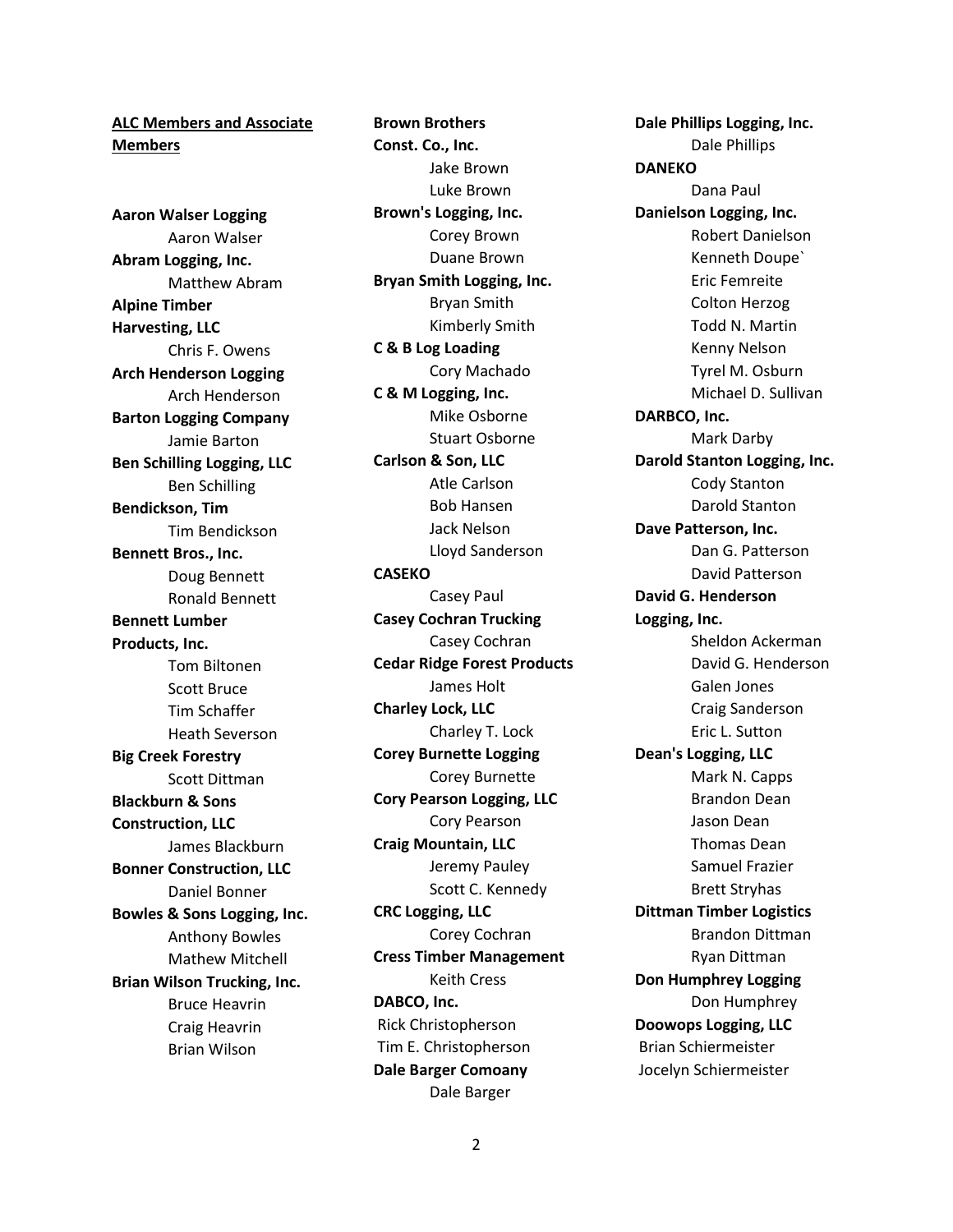**Double G Logging, LLC** Gary A. Geis **Dunkel Logging, Inc** Mose Dunkel **DYLCO** Dylan W. Darby **Eastman Logging, LLC** Mark Eastman **Eastman Timber & Land, LLC** Clyde Eastman **Ehrmantrout Thinning Services, LLC** Adam Ehrmantrout Mackey Ehrmantrout Nick Ehrmantrout **ECD Enterprises** Eric Dittman **Elk Mountain Construction, Inc.** Jeff Adams **FelixCo** Ben Felix **Finke Logging Co., Inc.** Brandon L. Cook Corby Finke Terry Finke Michael Hudson **Flory Forestry Company** Robert Flory **Fousts, Inc.** Mitch Bridenstine Barry Davis Tom C. Foust Larry Funkhouser Loren Hull Cory Kramer David Moseley Robert Neu Kim Riekena Wayne Smith Marc Taggart Derrill Unruh Matthew White

**G. Ikola, Inc.** Gerry L. Ikola **Galen Kuykendall Logging** Rod Corder Ron Corder Galen Kuykendall Michael J. Miller **Gerald D. Cox, LLC** Gerald D. Cox Richard L. Cox **Gil Fritsche Logging, Inc.** Gil Fritsche **Goicoechea Logging, Inc.** Josiah (Si) Bailey Damian Dittman Timothy Dittman Clint Dockery Shane Goicoechea Michael Mora Jesse Schiermeister **Greenhorn Logging** Charlie Poxleitner **H & H Logging and Construction, LLC** Michael L. Hodgson **Hammond Logging, LLC** Sean Hammond **Hancock Forest Management** Jay Clark **Hansen Logging, Inc.** Richard D. Hansen Richard E. Hansen Jim Magallon Jerrald L. Nicholson Les Zimmerman **Harvey May Logging** Harvey C. May **Hatley Logging Co., LLC** Craig Hatley **Hendrickx Logging, Inc.** Kenny Haynes Jody Hendrickx

**High Country Logging, Inc.** Kyle Freedman **Highland Logging, Inc.** Alex C. Barnhart **High Mountain Contracting, LLC** Jeff Pindeda **Hilltop Tree Cutting** John Wade Sutton **Holdeman Logging, LLC** Dan Holdeman Lonn Holdeman Mitchell D. Holdeman Rob Holdeman **Howerton Brothers, Inc.** Stan Howerton Kevin D. Martin Jason Stone **Hydra Saw Cutting** John Weibert **Idaho Cedar Sales** Byron Cannon Brent Smith Randy Ward **Idaho Department of Lands** Robbie Easley **Idaho Forest Group** Wade Daniel Mike Reggear Mike Schwartz **J.G. Logging, LLC** Jesse Geis **JWP Logging, Inc.** Joseph Renda **J.I. Morgan, Inc.** Steve Shelton Claus White Jr. **JAG, Inc.** Grant Dirks Layne Peaster **James Wilson Trucking, LLC** James Wilson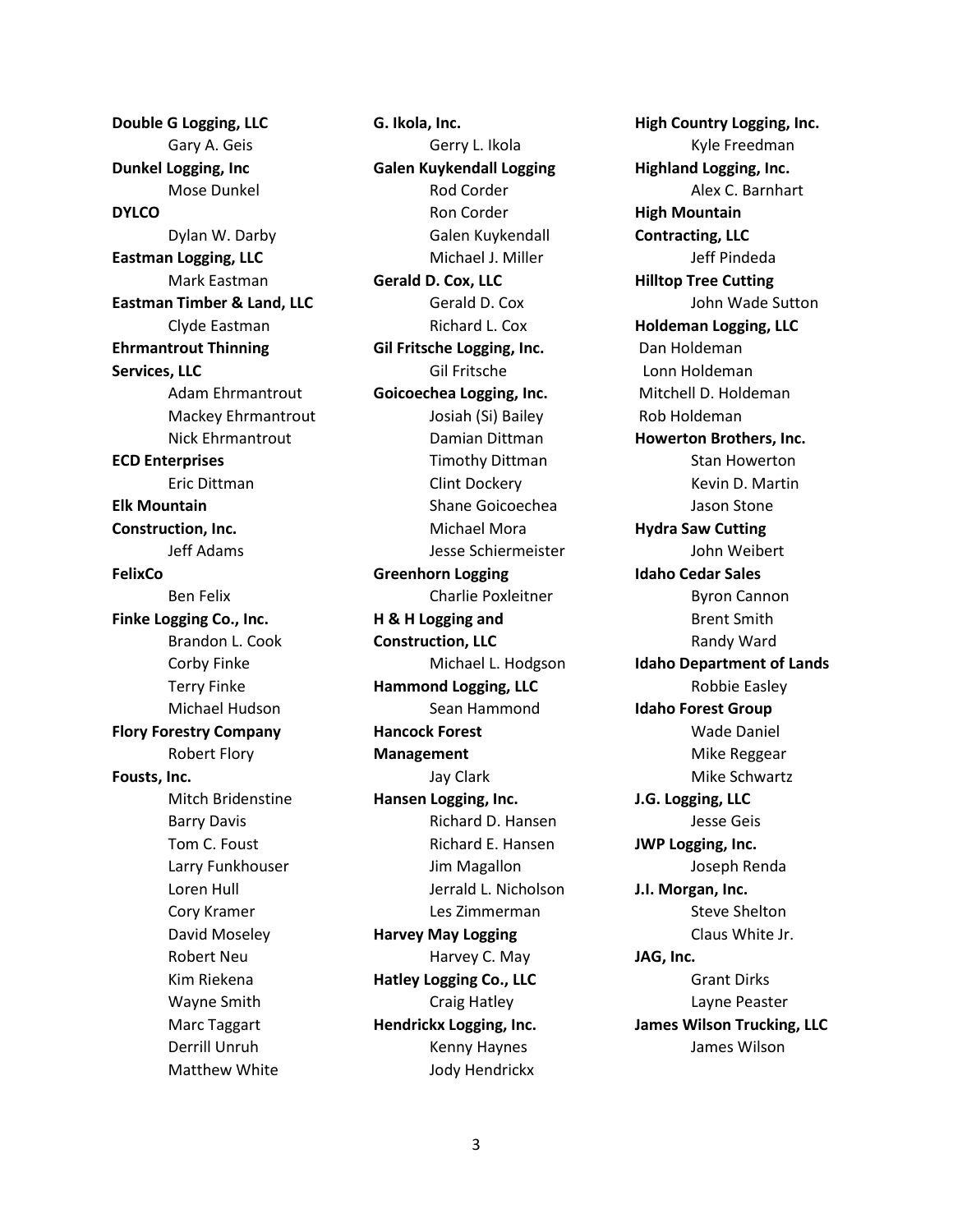**Jem Forestry, LLC** Justin Everhart Mark Mitchell Jr. **Janssen Log Loading** Robert Janssen **Jesse Hunt Logging, LLC** Chris Barger Gene Breeding Jesse A. Hunt Albert W. Hunton Lucas McIntosh **Jim Hileman Jr. Trucking, Inc.** Jim Hileman **Jim Smith Trucking, LLC** Jim A. Smith **Jason Hester Logging** Jason Hester **Joe Hester Logging, LLC** Joe Hester **Johnny Logging, Inc.** John Neumayer **Jugernaut, LLC** Jeffrey Groat **KCA, LLC** Kelly F. Scott **KC Logging, Inc.** Steve Kluver **Karber, Inc.** Ron Haynes Erik Karber Brandon J. Muster **KAZ Logging, Inc.** Henry Kazmierczak **Ken Miller Logging, Inc.** Kenneth Miller **Kienke Logging, LLC** Anthony Glessner Garrett Kienke Logan Kienke Richard Kienke **Kirk Short Logging** Brian Bierce Kirk Short

**L.C. Hess Construction, Inc.** Lance Hess **LJH Enterprises, LLC** Levi Heywood **L & S Construction, Inc.** Levi A. Bruce **LaJack Trucking** Jack Linnemeyer **Lake City Logging** Brad Gordon Rocky Bakie Tony Reynolds **Layton Logging & Excavating, Inc. (Employees Only)** Mike Appel Josh A. Layton **Leachman Logging** Casey Leachman **Lecoultre Logging** Andy Lecoultre **M. Davis Logging, LLC** Markus A. Davis **M. John Larson Logging** John Larson **M. W. Renfro & Sons, Inc.** Ryan Renfro Todd Renfro **Mark Anderson Logging, Inc** Mark Anderson Jeff Jackson Tony Messenger Scott C Schacher **Mark Harris Logging, Inc.** Mark Harris David N. Johnson **Mark Deyo, LLC** Beau Crouch Mark Deyo Trever Deyo

**Mark Swanson Logging, Inc.** Jarrod J. Carter Rick Dalgliesh Mark Swanson **Mason Logging, LLC** Bryan Mason Jerry Mason **Masterson Construction, LLC** Gale Masterson Mel Masterson **Matz Logging, LLC** Jay Matz **McDonald Road Construction, Inc.** Bryce M. Dale Tuffy McDonald **McLaughlin Logging, Inc.** Mick McLaughlin **Martin Feller Bunching** Richard A. Huddleston Ed Martin **M. Davis Logging, LLC** Markus A. Davis **Medley Construction** Corey Medley **Merrell Logging, Inc.** Cody Merrell **Mike Deyo Logging, LLC** Mike Deyo **Mike Reynolds Logging** Mike Reynolds **MIKO, LLC** Mike Whitcomb **Mitch Donohoe Logging** Mitch Donohoe **Mitchell Excavation, Inc.** Lorelei C. Dockery Ken Mitchell Pam Mitchell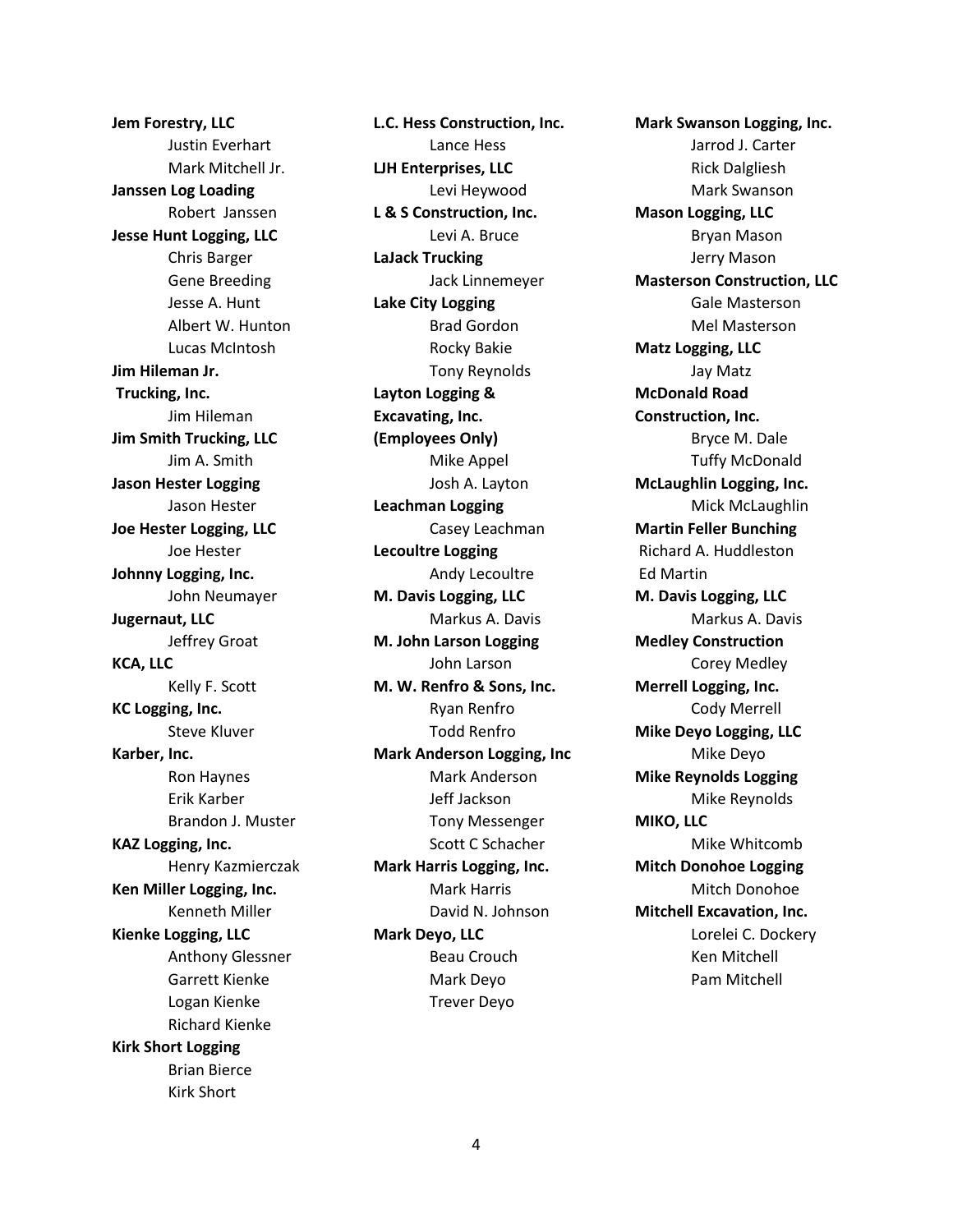**Molpus Woodlands Group, LLC** Dylan Hodgson Jonathan E. Law Chad Mc Elvany Chad Mc Ewan **Moore Excavation, LLC** Ashley Moore Rob Moore **Moore Logging, LLC** Ryan Huddleston Daniel L. Moore Randy W. Moore **Murray, LLC** Leroy (L.J.) Murray **Nelson Brothers Timber Management, LLC** Bret Nelson Chad Nelson Bill E. Thomas Tommy D. Reid **North American Timber, LLC** Steve Greene **Northwest Management, Inc.** Greg Bassler **O'Neill Logging** Chris O'Neill Travis Schierman **Osborne Forestry** Harold L. Osborne **Outlaw Bunching** Cory Wunderlich **Packard Logging, Inc.** Larry Packard **Parkin Forestry** Wade Parkin **PD Logging** Paul Dittman **Pearson Logging, LLC** Mike Pearson

**Pinecreek Logging, LLC** Jason Ahonen Monte Anderson Jeff Henderson John Henderson Steve Henderson Lane Watkins **Pineda Brothers Logging, Inc.** Arnoldo Pineda Tyler N. Williamson **Pineda Enterprises, Inc.**  Arnoldo Pineda Jeff Pineda **Pinkerton Resources, LLC** LeAlan Pinkerton **Pluid & Sons Logging, Inc.** Mark Pluid Matt Pluid **PotlatchDeltic Land & Lumber, LLC** Cody E. Davis Ryan Dickison Matt Gamble Dillon Halvorsen Zac LaPierre Brandon Miller Kristy Tucker Cecilia M. Watkins **Pugh Brothers Construction, Inc.** Bradley Pugh **Progressive Natures Excavation, LLC** L. Todd Kinsey **R & L Timber, Inc.** Ryan Crabb **R.A.N Const., Inc.** Ray A. Newburn II **Ray F. Day Jr. Logging, Inc.** Bo Anderson Ray Day Jr. Taylor Day

(continued) Michael Knott Jason Mattson Joe Workman **Raymond Moore Logging** Raymond Moore **Ray Timber Harvesting, LLC** Thomas Ray **Reese Snyder, LLC** Reese Snyder **Regehr Logging, Inc.** Brandon Regehr **Riley Resources, LLC** Brian A. Riley **Rob Creutzberg Logging** Rob Creutzberg Nick Creutzberg **Roger Stiles Harvesting** Roger Stiles **Ron & Sons, Inc.** Ron Cox Derrick Cox Kerry Cox **Rusty Young Logging** Rusty Young **SS Logging, LLC** Derry Goodson Stuart Goodson **S. Blood Co., Inc.** Shane Blood Mark A. Mitchell Sr. Kenneth Webb **Schlepp, Paul & Sandy** Paul Schlepp Sandy Schlepp **See R Services, LLC** Alvin Spencer Connie Yates **Seth Campbell Logging, LLC** Samuel Bereiter Conlen P. Campbell Seth Campbell Jared Larion Michael Peterson Dillon Roth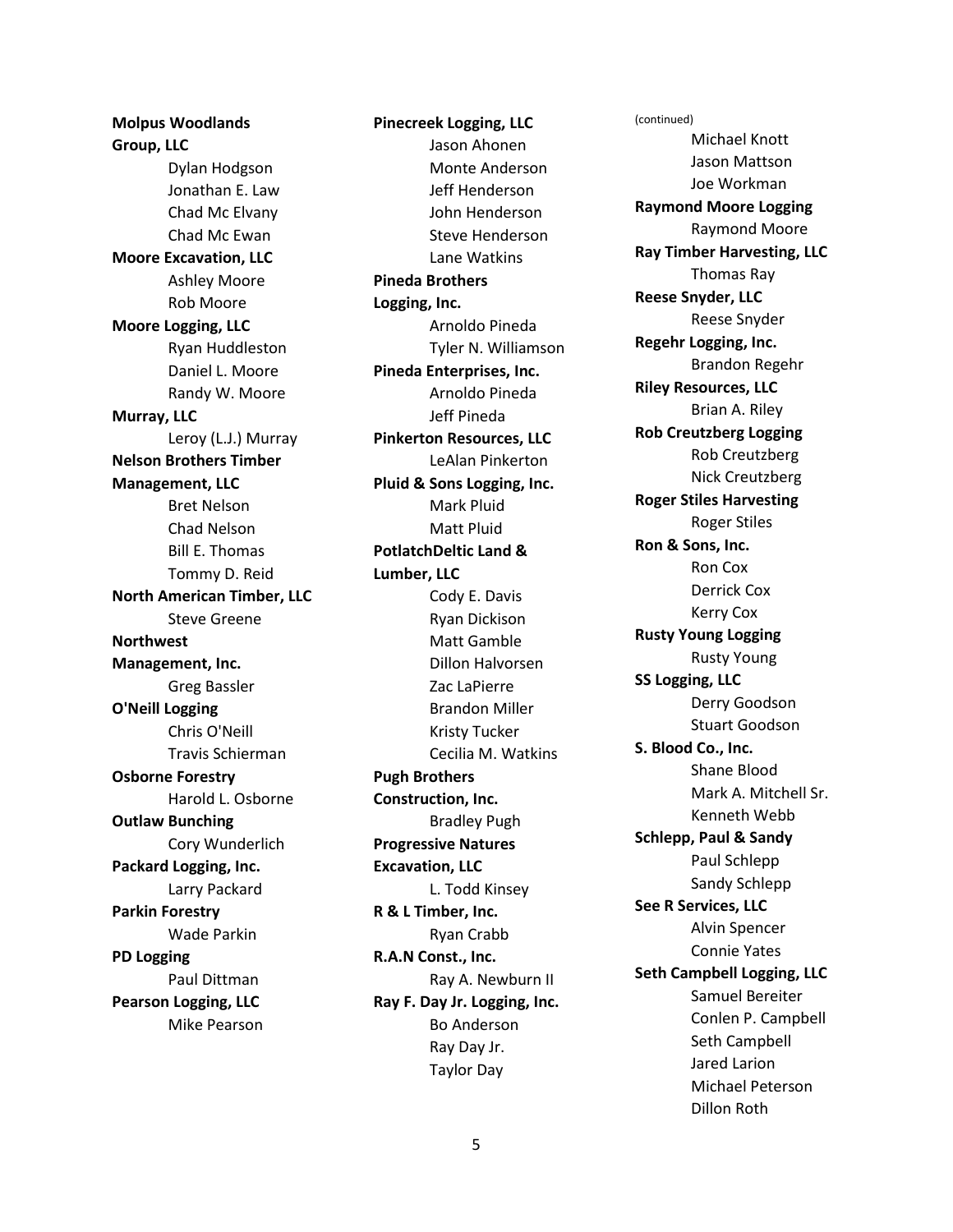**Seth Moulding Logging** Seth Moulding **Sexton Road Contractors, Inc.** Michael Bell Kyle Sexton Scott Sexton Tyler Sexton **Shane Anderson Logging, LLC** Shane Anderson **Shane Campbell Trucking, LLC** Shane Campbell Stephen E. Shults Lon B. Taylor James M. Webberley **Silver Lake Excavation and Blasting, LLC** Corey Durette Rob DuRette **Silvicultural Enterprises, Inc.** Norman Tomlinson **Skyler Hurd Logging, LLC** Skyler Hurd **Snyder Brothers Logging, Inc.** Darin Newman Steve Province Sr. David Snyder John Snyder Michael Snyder Mike Snyder Paul Snyder **Spooner Logging** Jeff Spooner **St. Joesph Logging** Bryan Reid **St. Maries Logging, Inc.** Joe Epler Jim Grieser Troy Joiner

**Staton Logging, LLC** Ryan L. Staton **Steve's Extreme Excavation Service, Inc.** Bob Normington Steve Normington **Steve Henderson Logging, Inc.** Steve Henderson **Stimson Lumber Company** Mike Bessey David Brummer Don Pence Greg C. Simmons Andrew Stockwell **STREETERCORP, INC** Ron Streeter **Strongline Logging, LLC** Clay Strong Mitch Stamper **Swan Creek Logging, LLC** Daniel Cress **Thatcher Land Improvement, LLC** Darin Thatcher **Tim Fuller Logging, LLC** Tim Fuller Ethan O. Heath **Titus Logging, Inc.** Roger Titus **TLC Logging, LLC** Tim Carpenter Cameron Carpenter **Toby's Timber Harvesting, Inc.** Tobin Wall **Todd Cleveland Logging** Todd Cleveland Kevin Geis Mark Geis Hugh Henderson Kenny J. Jones Rusty Telford

**Tom Mahon Logging, Inc.** Joe Mahon Mark Mahon **Tony Yearout Logging, LLC** Tony Yearout **Triple B Excavation, LLC** Lonnie Brown **Ty Biondo Logging, LLC** Ty M. Biondo **UTR Land Management** Elisha Sandelin Gabriel Sandelin Josh Sandelin Nathan Sandelin Paul Sandelin **Vig's LLC** Larry Vig **Vig's Excavating & More, LLC** David Z. Vig **Waddell Logging, LLC** Terry Waddell **Webeco, LLC** Wayne Earling **Whitco, Inc.** Steve Stuivenga Rick Whitcomb **Wilson Skyline Logging, LLC** Steven R. Wilson **Womack Timber & Forestry** Donald Davis Matt Womack **Workman Logging** Clark Workman **Yearout Logging, Inc./ RK Logging LLC (Employee Only)** Mike Green **Zay's Cutting, LLC** Zerah Bereiter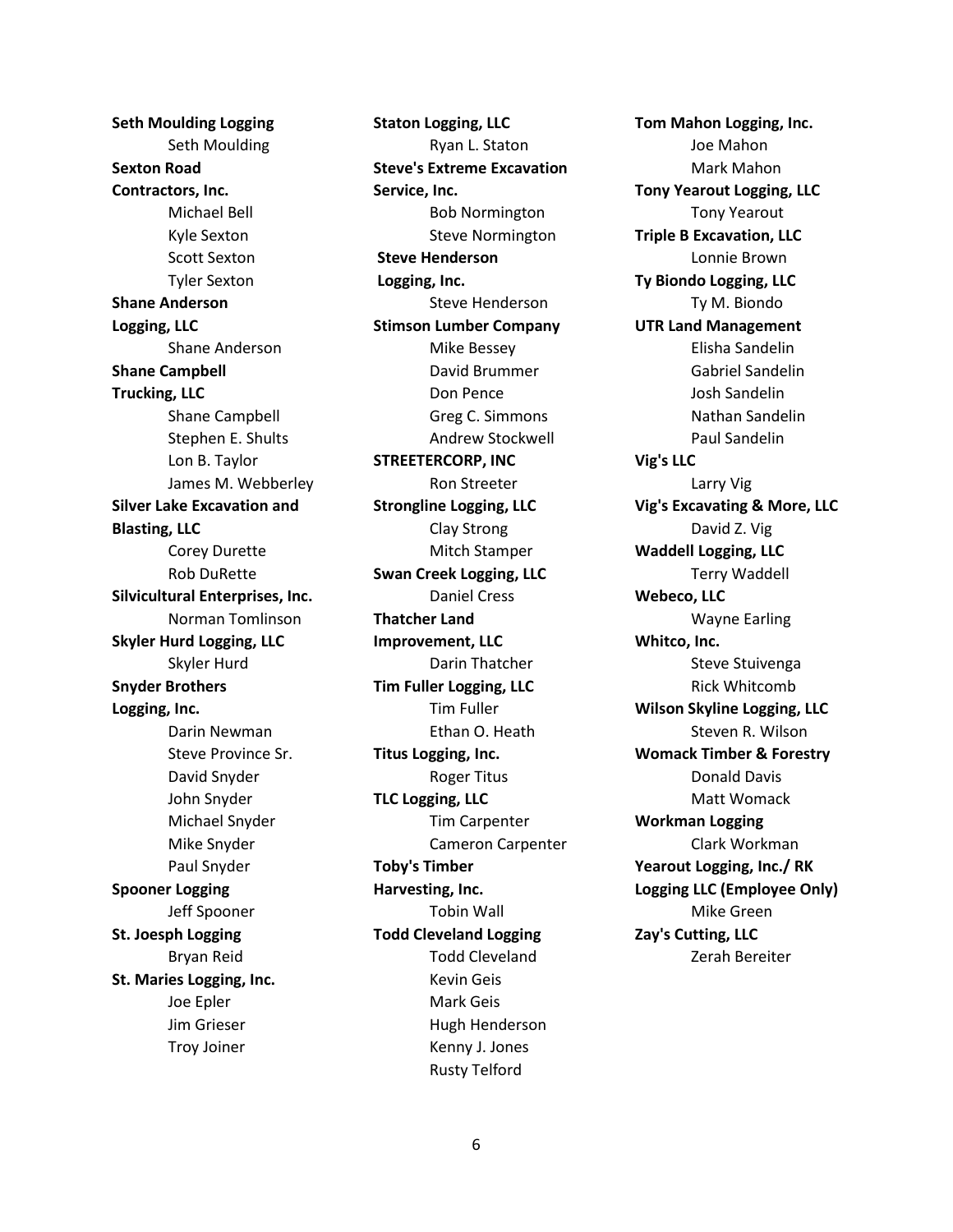**Non-ALC Member Companies Allan Cramer Logging, Inc.** Allan Cramer **Andersen Logging** Ralph E. Andersen **Ben Nelson Logging** Ben Nelson Jr. Ben Nelson Sr. Laurie Nelson **Boles Logging, LLC** Ryan J. Boles **Brett's Timber Service** Brett Johnson **Burch Logging** Travis Burch **Bush Land Works, LLC** Nat T. Bush **Carl Nichols Logging** Jerry Nichols **Clayton Carlson Logging** Clayton Carlson **Clinton Bates Construction** Clinton Bates **Complete Forest Management** Nelson Campbell **Craig Mountain Excavation, LLC** Kyle R. Albright **Cramer Logging, Inc.** Robert Cramer **Cutler Logging** Mike Cutler **DEBCO Construction** Dennis Browning **ESMR, Inc.** Randall Frei Chad Thompson **Gallagher Logging** Randy Gallagher **Gerco, LLC** Gerry Gehring

**Goins Construction, LLC** Zachery Goins **Goins Road & Excavation, LLC** Brandon Goins **Green Turf Company** Brenton C. Dirks **Greg Johnson Logging, LLC** Greg Johnson **Hall Logging** Ken R. Hall **High Country Forestry, LLC** Justin M. Figgins **Horizon Helicopters, Inc.** Gary Jorgenson **Jim Monzingo Logging, LLC** Charlie Johnson Jim Monzingo **John Sines Logging** Jason Sines John Sines **Johnson Forestry, LLC** Christopher Johnson **JT Timber Corp** John C. Tucker **Lawrence Logging** Earl Lawrence **Linton Land Management, LLC** Greg D. Linton **Louis Briggs Contract Cutting** Louis C. Briggs **MacArthur Logging** Jesse A. MacArthur **Maggi Logging, Inc.** Matt Maggi **Mendenhall Timber, Inc.** Wes Mendenhall **Northwest Tree & Reclamation, LLC** Thomas Mackey **Northwoods Forestry, LLC** Luke Peterson

**Odenwald Forestry** John Kinne **Out On a Limb Logging, LLC** J.D. Ragan **Peachey Custom Cutting** Calvin Peachey **Phil Fleener Logging** Phil Fleener **Praire Hauling** Pat Madden **Quality Excavation** Jason Johnson **Renne Cutting** Wesley Renne **Reynolds Excavating, Inc.** Mark Reynolds **Rucker Logging & Excavation** Frank Baldwin Sherman Rucker **Ryan Logging, LLC** Ryan Peachey **S & S Logging, LLC** Ken Schiermeister **Schilling Logging, LLC** Steve Schilling **Scott Hokanson Logging, LLC** Scott Hokanson Chris Larson **Shawn Butler Logging, LLC** Shawn Butler **Shively Contracting** Matt Shively **Spence Industries, Inc.** Bert Spence **Stan's Tree & Dirt Works** Stanton H. McDaniel **Thomason Excavating, LLC** Dana S. Thomason **Timberline Logging Enterprises, LLC** Tim Wallawine **Tom Davis Contracting** Tom Davis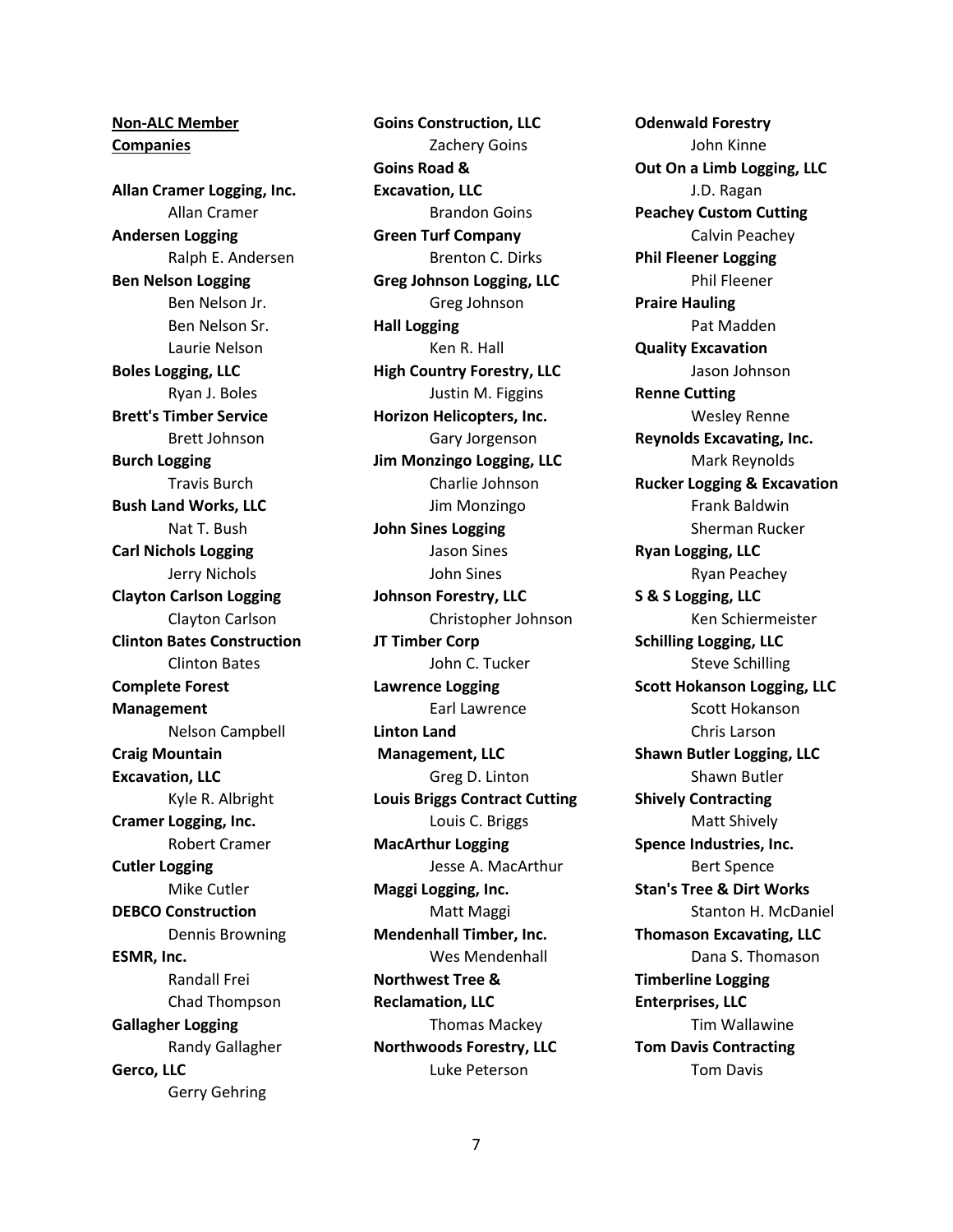**Tom Zimmerman Logging** Tom Zimmerman **Tyler Troudt, LLC** Tyler Troudt **Veteran Custom Sawmill & Logging** Philip Boner **William Buswell Logging** William Buswell

# **INDIVIDUALS**

**Higgins, Doug** Doug Higgins **Webb, David L.** Dave Webb